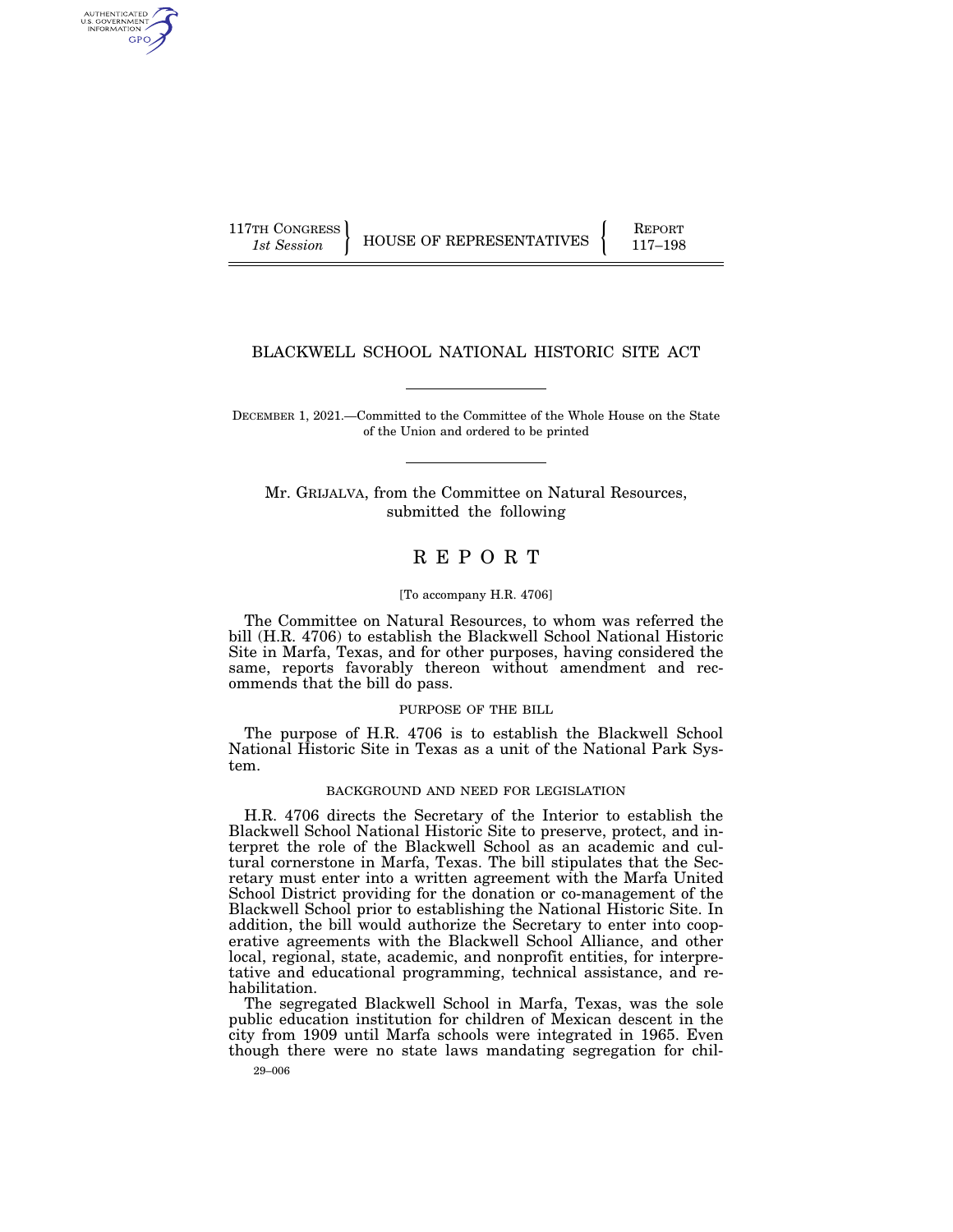dren of Mexican descent, many Texas school districts practiced de facto segregation through the mid-twentieth century.<sup>1</sup> The school, originally known as the Ward or Mexican School, was named Blackwell School in 1940 after its longtime principal, Jesse Blackwell.

Students at the Blackwell School received English instruction, many for the first time, and were banned from speaking Spanish on campus in 1954. Teachers were known to paddle children for violating rules, and one teacher even made students write notes saying, "I will not speak Spanish," and buried them in a mock funeral for the Spanish language.<sup>2</sup> Over the course of more than 50 years, approximately 4,000 students attended the school.3 Today, all that remains of the once sprawling campus is a three-room adobe schoolhouse—one of the last of such schools remaining in Texas.

#### COMMITTEE ACTION

H.R. 4706 was introduced on July 27, 2021, by Representative Tony Gonzales (R–TX). The bill was referred solely to the Committee on Natural Resources, and within the Committee to the Subcommittee on National Parks, Forests, and Public Lands. On October 14, 2021, the Subcommittee held a hearing on the bill. On November 17, 2021, the Natural Resources Committee met to consider the bill. The Subcommittee was discharged by unanimous consent. No amendments were offered. The bill was adopted and ordered favorably reported to the House of Representatives by unanimous consent.

#### HEARINGS

For the purposes of clause  $3(c)(6)$  of House Rule XIII, the following hearing was used to develop or consider this measure: hearing by the Subcommittee on National Parks, Forests, and Public Lands held on October 14, 2021.

## COMMITTEE OVERSIGHT FINDINGS AND RECOMMENDATIONS

Regarding clause  $2(b)(1)$  of rule X and clause  $3(c)(1)$  of rule XIII of the Rules of the House of Representatives, the Committee on Natural Resources' oversight findings and recommendations are reflected in the body of this report.

## COMPLIANCE WITH HOUSE RULE XIII AND CONGRESSIONAL BUDGET ACT

1. *Cost of Legislation and the Congressional Budget Act*. With respect to the requirements of clause  $3(c)(2)$  and  $(3)$  of rule XIII of the Rules of the House of Representatives and sections 308(a) and

<sup>1</sup>*See* NAT'L PARK SERV., *Blackwell School* (last visited Dec. 1, 2021), https://www.nps.gov/ places/blackwell-school.htm, of which the above text is partly excerpts. *See also* Tx. Hist. Comm'n, *Recent Listing: Blackwell School* (last visited Dec.1, 2021), https://www.thc.texas.gov/

<sup>&</sup>lt;sup>2</sup> See NAT'L PARKS CONSERVATION ASS'N, *Advocacy in Action: Preserving the Complicated History at a Segregated Texas School* (last visited Dec. 1, 2021), https://www.npca.org/advocacy/96- preserving-the-complicated-history-at-a-segregated-texas-school, of which the above text is partly

excerpts.<br><sup>3</sup> Benjamin J. Hulac, *A Bipartisan Effort to Turn a Segregated School into a Monument*, ROLL<br>CALL (Sept. 15, 2020, 6:00 a.m.), https://www.rollcall.com/2020/09/15/a-bipartisan-effort-to-turn-<br>a-segregated-schoo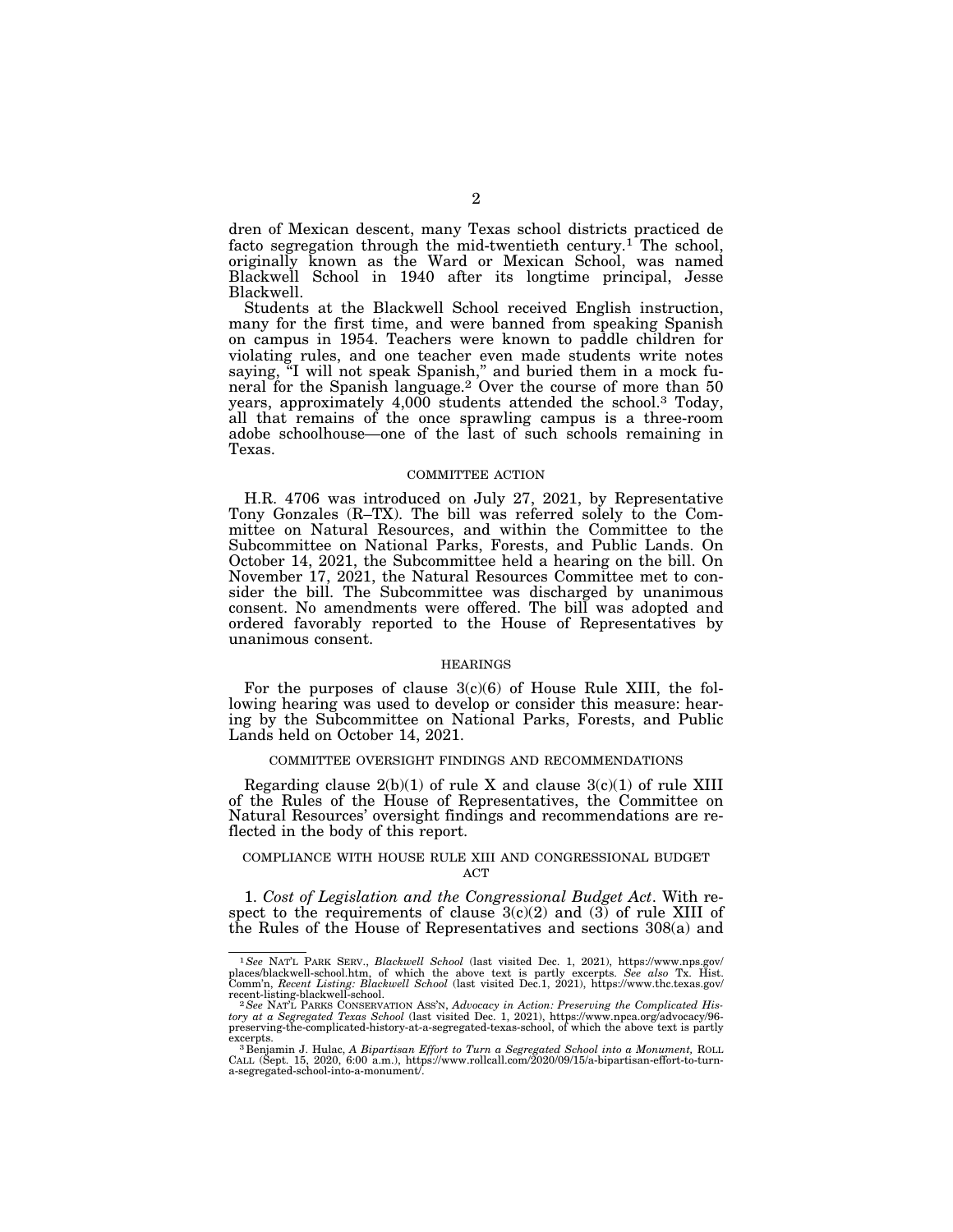402 of the Congressional Budget Act of 1974, the Committee has been informed by the Director of the Congressional Budget Office that the bill, as noticed for consideration under suspension of the rules, will have no effect on direct spending or revenues.4

The Committee has requested but not received from the Director of the Congressional Budget Office a statement as to whether this bill contains any new budget authority, spending authority, or credit authority. The Committee adopts as its own cost estimate the cost estimate of the Director of the Congressional Budget Office and any updates thereto, should any updates be made available before House passage of the bill.

2. *General Performance Goals and Objectives*. As required by clause  $3(c)(4)$  of rule XIII, the general performance goals and objectives of this bill are to establish the Blackwell School National Historic Site in Texas as a unit of the National Park System.

## EARMARK STATEMENT

This bill does not contain any Congressional earmarks, limited tax benefits, or limited tariff benefits as defined under clause 9(e), 9(f), and 9(g) of rule XXI of the Rules of the House of Representatives.

## UNFUNDED MANDATES REFORM ACT STATEMENT

An estimate of Federal mandates prepared by the Director of the Congressional Budget Office pursuant to section 423 of the Unfunded Mandates Reform Act was not made available to the Committee in time for the filing of this report. The Chair of the Committee shall cause such estimate to be printed in the *Congressional Record* upon its receipt by the Committee.

#### EXISTING PROGRAMS

This bill does not establish or reauthorize a program of the federal government known to be duplicative of another program.

## APPLICABILITY TO LEGISLATIVE BRANCH

The Committee finds that the legislation does not relate to the terms and conditions of employment or access to public services or accommodations within the meaning of section 102(b)(3) of the Congressional Accountability Act.

## PREEMPTION OF STATE, LOCAL, OR TRIBAL LAW

Any preemptive effect of this bill over state, local, or tribal law is intended to be consistent with the bill's purposes and text and the Supremacy Clause of Article VI of the U.S. Constitution.

#### CHANGES IN EXISTING LAW

If enacted, this bill would make no changes to existing law.

<sup>4</sup> CBO, LEGISLATION CONSIDERED UNDER SUSPENSION OF THE RULES 2 (Nov. 29, 2021), https:// www.cbo.gov/system/files/2021 11/suspensions\_week\_of\_November\_29\_0.pdf.